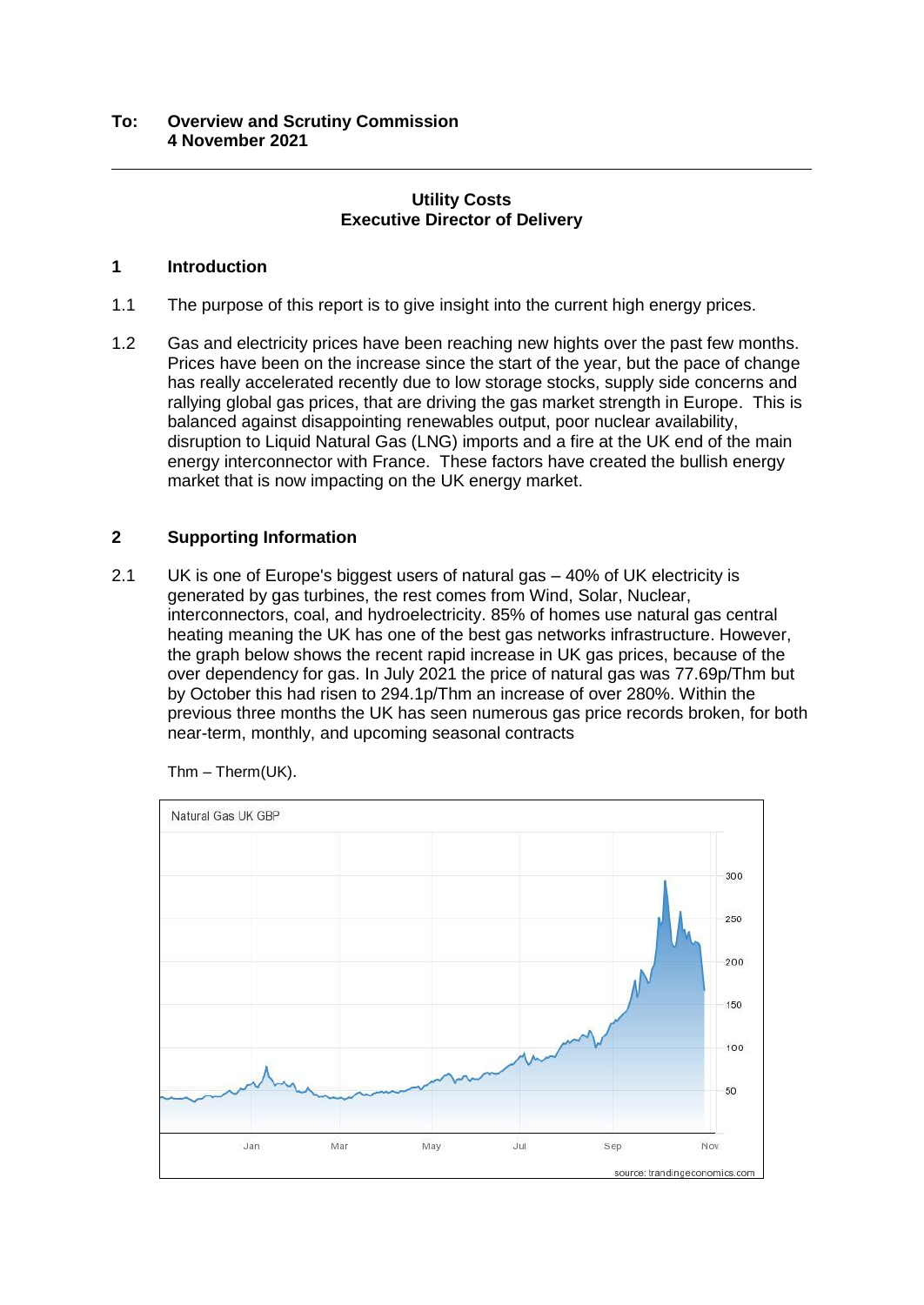Graph 1. Gas Prices over the last 12 months, price per GBp/Therm

2.2 The table below shows the wholesale price at the start of each month in 2021. In General, over the last ten years the gas price have remained between 10p/Thm in May 2020 to 78p/Thm in September 2018. However, the UK energy market is a highly volatile futures commodity market with all the risks inherent with such trading. Speculative trading has a significant impact on day-to-day prices, but the underlying fragility is primarily caused by inelastic demand and a lack of flexibility in supply capacity. Unpredictable world events have impacted greatly on market confidence and hence cause wild price "spikes" last four months.

| 2021             | GBp/Thm | GBp/kWh | <b>Swing</b> |  |  |  |
|------------------|---------|---------|--------------|--|--|--|
| January          | 58.47   | 1.9951  |              |  |  |  |
| February         | 47.61   | 1.6245  | $-18.6%$     |  |  |  |
| March            | 42.60   | 1.4536  | $-10.5%$     |  |  |  |
| April            | 46.78   | 1.5962  | 9.8%         |  |  |  |
| May              | 62.65   | 2.1377  | 33.9%        |  |  |  |
| June             | 57.64   | 1.9668  | $-8.0%$      |  |  |  |
| July             | 77.69   | 2.6509  | 34.8%        |  |  |  |
| August           | 91.05   | 3.1068  | 17.2%        |  |  |  |
| <b>September</b> | 116.9   | 3.9888  | 28.4%        |  |  |  |
| October          | 294.1   | 10.0351 | 151.6%       |  |  |  |
| <b>November</b>  | 166.5   | 5.6812  | $-43.4%$     |  |  |  |

Table 1. Gas prices at the beginning of each month in in 2021.

One Therm (Thm) is equivalent to 29.307kWh.

- 2.3 The structure of the UK electricity and gas markets are broadly similar with an originating producer or generator supplying energy via a transportation network to customers and a supplier managing the commercial interfaces. The transmission network price is regulated and distinct from the (competitive) generation and production element which drives the majority of the cost. The ultimate supplier's margin, covering the customer-facing commercial interfaces (i.e. billing etc.) is very small. Thus, competition between suppliers on price has become almost irrelevant – quality and accuracy of billing services is far more important – and the cost focus has switched to the precise timing of individual buying decisions.
- 2.4 Best Practice is now widely recognised as involving hedging ie buying separate tranches of energy over a long period – typically at least 12 months - for delivery from a future date (e.g. 1 April next year). Central Government has made huge efforts over recent years to persuade all public authorities to move to this flexible approach, based on aggregation of demand into huge portfolios managed by expert buying organisations, such as the Crown Commercial Service (CCS), Yorkshire Purchasing Organisation (YPO) or London And South East Region (LASER).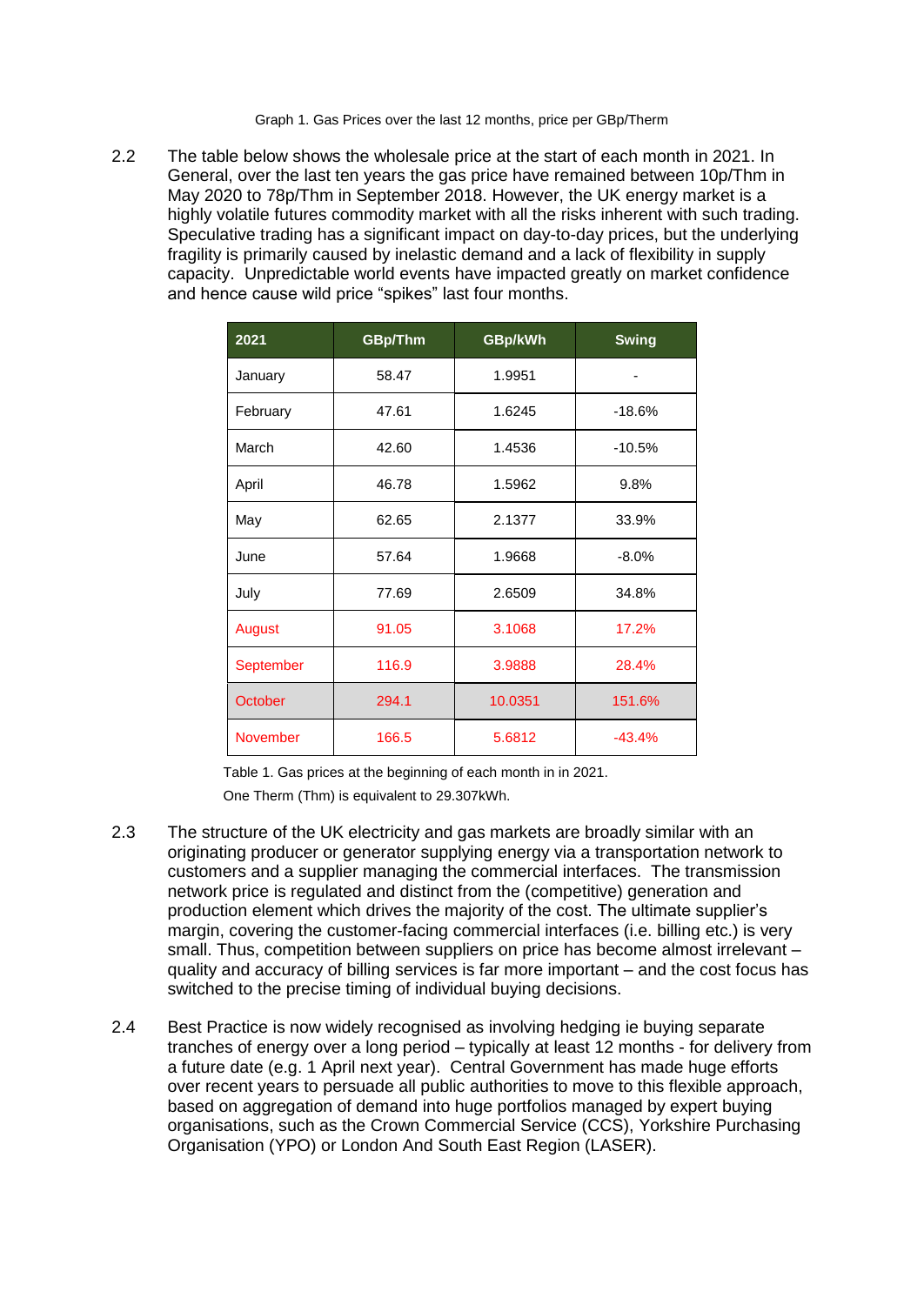### 2.5 How important is energy to the council?



With a total spend of circa £2.5m, a high degree of business continuity risk associated with supply availability and financial risk associated with highly volatile markets (see above), energy must be a strategic risk item.

#### Energy Market effect on Bracknell Forest Council?

- 2.6 This review shows that energy & water supply are strategically important for the Council. The scale of our demand and nature of our requirement in isolation is reasonably attractive to suppliers. That said, the council uses the enormous collective buying power of national Framework agreements. Using the Crown Commercial Services (CCS**)** and London and South East Region (LASER**)** frameworks allows the council to purchase its Gas, Electricity, and Water at much lower rates than it would achieve by buying on its own account.
- 2.7 Energy purchasing best practice involves hedging i.e., buying separate tranches of energy over a long period – typically at least over 12 months in advance- for delivery from a future date (e.g., 1 April next year). Central Government has made huge efforts over recent years to persuade all public authorities to move to this approach, based on aggregation of demand into huge portfolios managed by expert buying organisations, such as the CCS, or LASER.
- 2.8 The council's current contract arrangements for electricity and gas are provided through the CCS Framework agreement, up to 2025 for supply of:
	- Gas (mains) through Total Energies **(TE) –** Total Energies SE is a French multinational integrated oil and gas company founded in 1924 and one of the seven "supermajor" oil companies.
	- Half Hourly Electricity (large, metered sites) and unmetered (street lighting) through Électricité de France (**EDF) -** EDF Energy is a British integrated energy company, wholly owned by the French state, with operations spanning electricity generation and the sale of natural gas and electricity to businesses throughout the United Kingdom and one of the Six 'large' UK energy companies.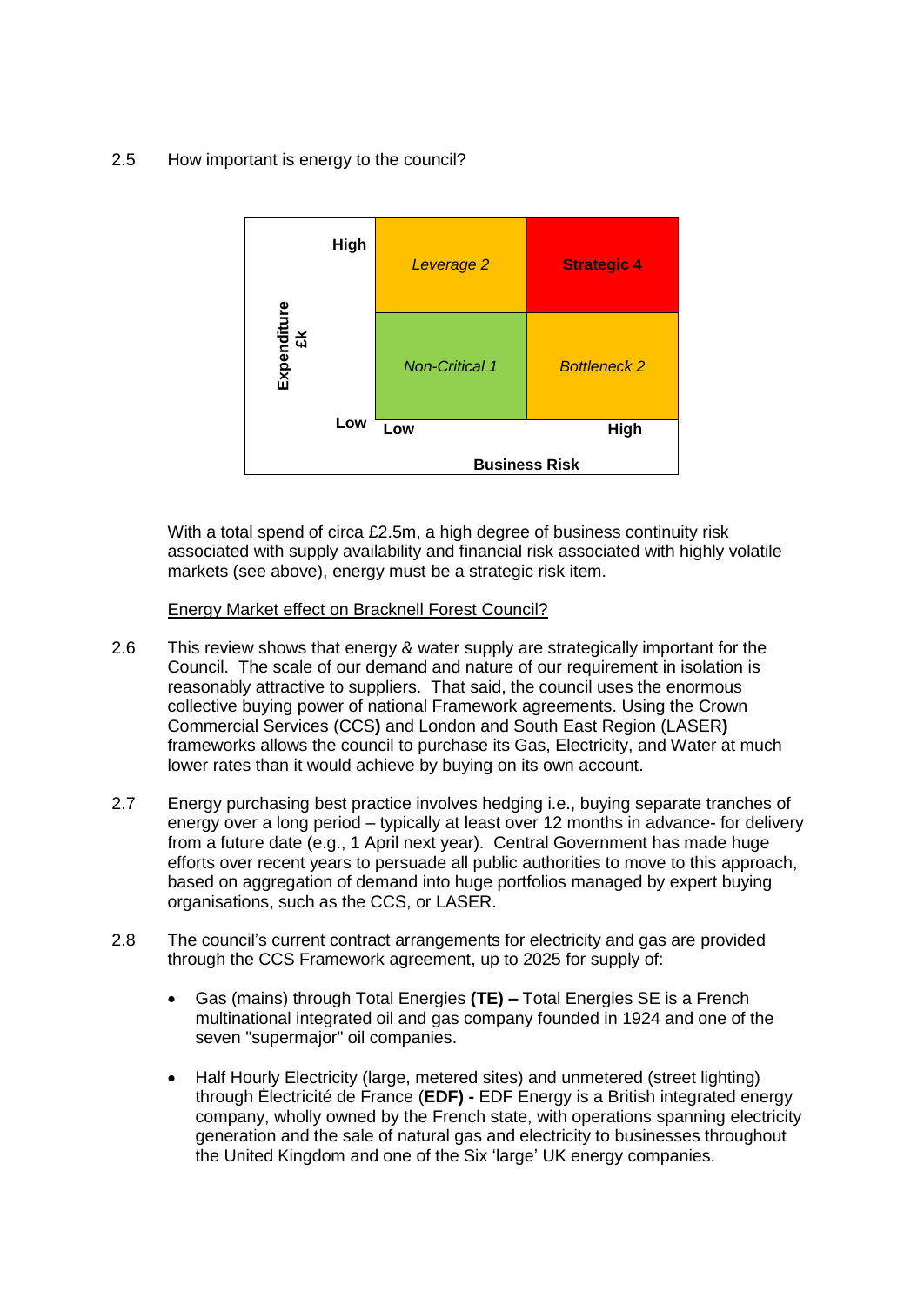- Non-Half Hourly (smaller meters) again with EDF Energy.
- 2.9 As from April 2021, all the council's Electricity is on Renewable for Business Carbon Neutral Energy tariff.
- 2.10 The table below shows the average unit rate price change per kWh for gas and electricity prices from 2019 to 2022 prices. Trend is upward.

|                                 | 2019                        | 2020                        | 2021                            | $2022*$                         |
|---------------------------------|-----------------------------|-----------------------------|---------------------------------|---------------------------------|
| Gas pence/kWh                   | 1.94 <sub>p</sub>           | 2.07 <sub>p</sub>           | $2.52p*$                        | $2.82p*$                        |
| <b>HH Electric</b><br>pence/kWh | 09.88p day,<br>05.81p night | 12.797p day,<br>9.94p night | 14.63p day,<br>10.91 $p$ night* | 16.68p day,<br>12.22p night $*$ |

Table 2. Average kWh unit rates for gas and electricity between 2019 to 2022 \*Estimated CCS Basket Average Rates

2.11 Comparatively over the last ten years, there has been a swing of 20% between actual energy cost and other charges in the electricity industry. Today the energy component accounts for 42% of the invoice, whilst the other 58% covers all other charges; see pie diagram below showing a swing towards other charges.



*Appendix 1 for explanation to each of these non-energy charges.*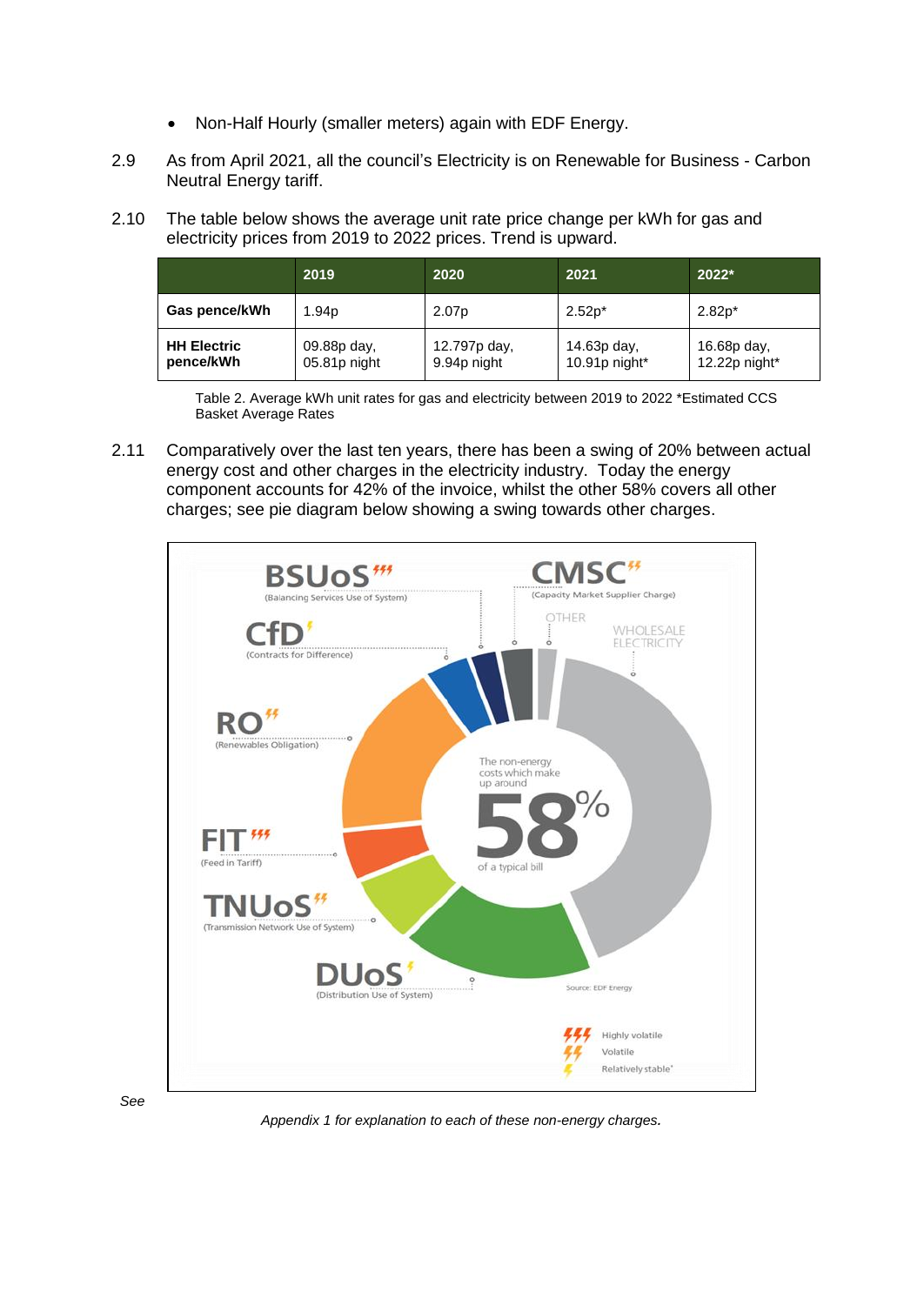2.12 Over the last five year there has been a continuous rise and fall between 78GBp/Thm and 10GBp/Thm. Until now July 2021, when the demand for gas became unprecedented as economies started to trade and open after the Covid 19 pandemic. See Graph 2 below.



Graph 2. Gas price over the last five years

- 2.13 Current contract arrangement for water is through our Framework agreement with LASER up to 2025 for supply of:
	- Water through Advance Demand Side Management (ADSM) Advanced Demand Side Management Ltd.
- 2.14 The Council purchases its utilities via its framework providers (2.4 above). All the council's supplies are at a 12-month fixed rate; therefore, we have mitigated the majority of the impact of the current higher prices for our immediate energy costs. For year 2022-23 CCS has already purchased 80% of volume in between April 2021 and July 2021 hence, BFC have not been completely exposed by these recent sudden increases in the energy price. Otherwise, we may have been exposed to increases in the region of 40% (£1,067,200).
- 2.15 The year on year in costs between 2019-22 is related to good purchasing windows. Buying small volumes of energy whilst the market is downward/falling. This spreads the risk of any elastic event or spikes.

**3**

#### 3.1 **Risk Mitigation plan**

 Prices for year 2022-23 are presently projected to be up 14% (£316,000) higher than our current prices – we therefore need to revaluate our energy budget for 2022-23 and begin to reduce energy use and generate own energy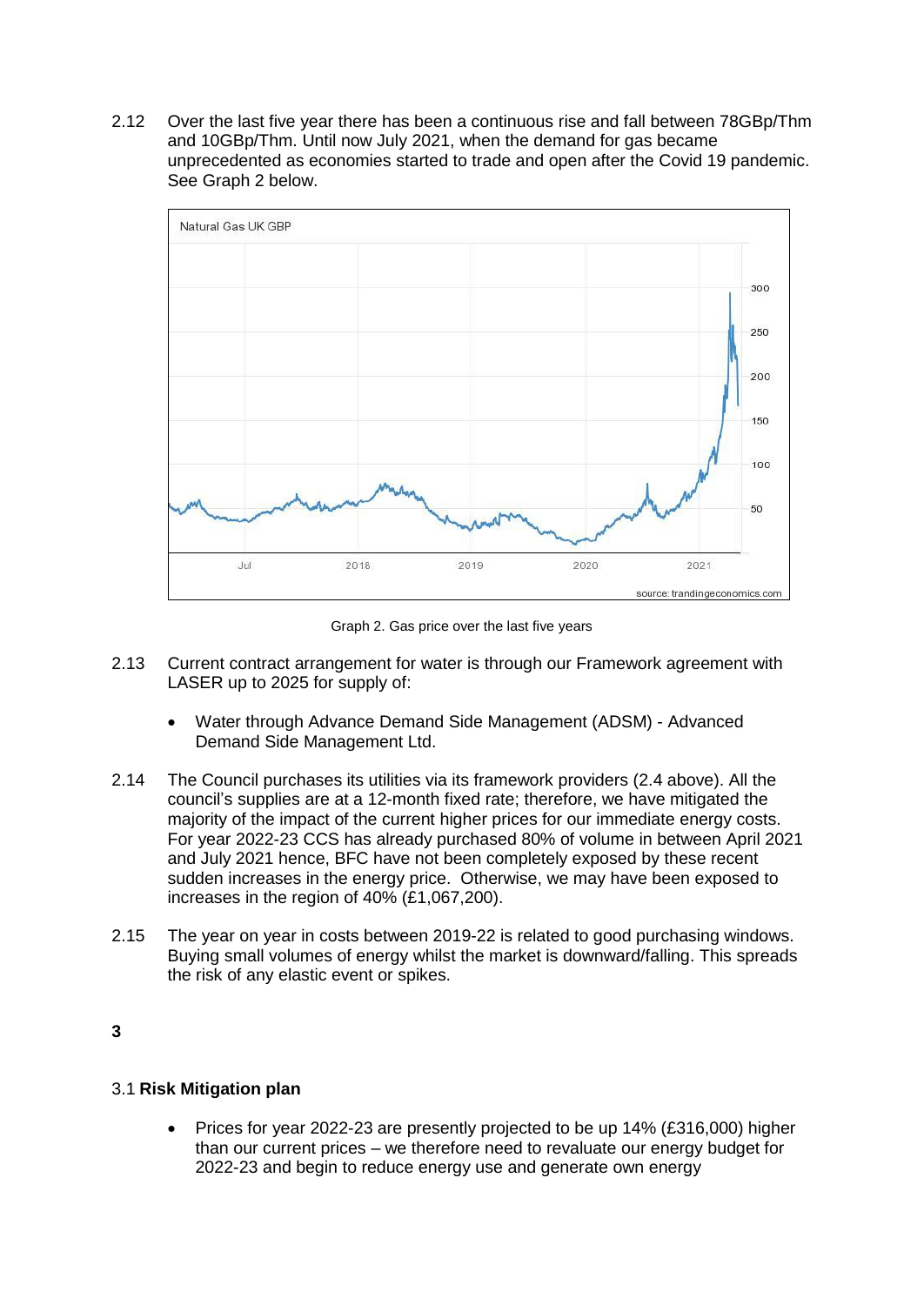- We can reduce business risk by on-site renewable energy generation and increase future energy security. Technologies such as Solar, Fuel Cell, CHP, Heat Pumps, Biomass and Battery Storage are already in use and these technologies need strategic further exploration to reduce our reliance on the grid supply.
- Use gas and electricity as efficiently as possible this winter and keep recording monthly meter reads. This will help in keeping the costs of managing our daily gas demands as low as possible. Put into place small energy efficiency measures.
- There are some good opportunities long-term to create localised energy generation with large scale solar farms, Solar canopy over carparks, fuel cell power stations, local energy centres and/or battery storage systems benefiting from either power purchase agreements, demand side response schemes, electric vehicle charging or Renewable Obligation Certificates.

# 3.2 *Risk Analysis*

|                                      | RISK ASSESSMENT MITIGATION |                                 |
|--------------------------------------|----------------------------|---------------------------------|
| <b>Budgetary uncertainty</b>         | $\mathbf{2}$               | <b>Fixed Purchases</b>          |
| <b>Uncertain Energy Market</b>       | 3                          | Invest in self-generation       |
| <b>Equipment failure</b>             | 3                          | Less if PPM in place            |
| <b>Supply uncertainty</b>            | 1                          | <b>Part of Large Consortium</b> |
| <b>PPM</b> failures                  | 2 <sup>1</sup>             | <b>Forward Planning</b>         |
| Increase in non-energy tariffs (CCL, |                            |                                 |
| Fits, Duos, )                        | $\blacktriangle$           | <b>Invest in Renewables</b>     |
|                                      |                            | <b>Risk</b>                     |
|                                      | 1                          | Low                             |
|                                      | $\mathbf{2}$               | Medium low                      |
|                                      | 3                          | Medium high                     |
|                                      | $\overline{\mathbf{4}}$    | High                            |

The following risks and mitigation measures have been identified:

PPM – Planned Preventative Maintenance

CCL – Climate Change Levy

Fits – Feed in Tariffs

3.3 The following Council Medium Term Objectives are supported by this category:

- MTO Priority Two: Protecting and Enhancing our Environment
- MTO Priority: Provide Value for Money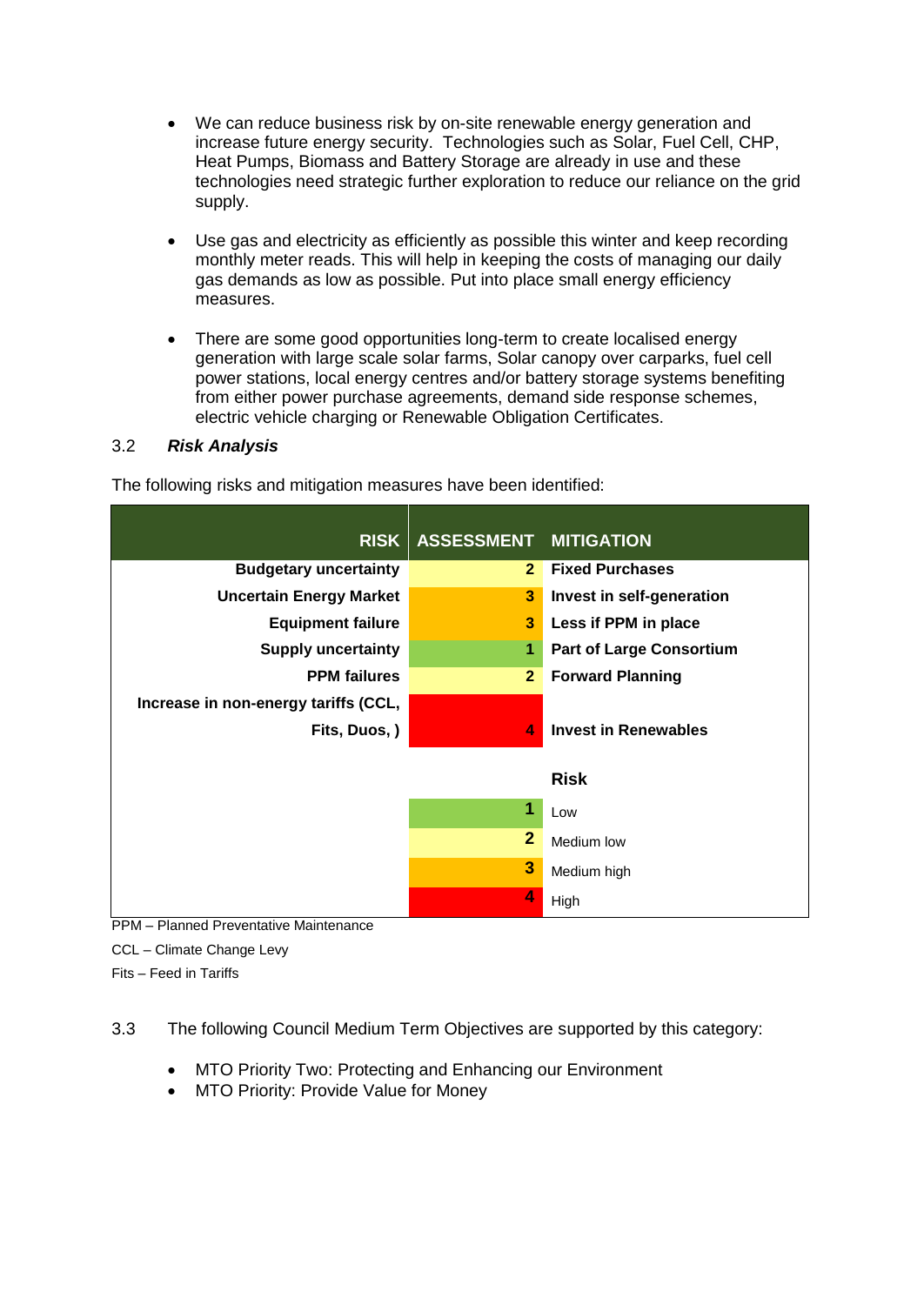#### *Carbon Management Plan*

3.4 This report has highlighted some of the technologies used to reduce the consumption as well as generating energy through renewables. This requires further report on the Carbon Management Plan to give a more thorough analysis of energy use and emissions.

#### **4 Consultation and Other Considerations**

Legal Advice

4.1

Financial Advice

4.2

Equalities Impact Assessment

4.3 Nothing in this report requires an EqIA to be undertaken.

Strategic Risk Management Issues

4.4 Nothing to report

Climate Change Implications

- 4.5 This information report highlights the actions that the council has taken to address Co2 emissions from the use of energy by the council. The report confirms that the council gas and electricity purchases have taken Co2 into account and an appropriate tariff selected to enable the council to be carbon neutral, as from April 2021 council electricity is Renewable for Business.
- 4.6 The Councils has for many years reduced the energy demand through energy efficiency, self-generation, and training. The Current electricity purchase is on Business for green, a carbon neutral sourced energy. Appendix 2 shows in more details the energy, cost, and emissions per some category in BFC portfolio.
- 4.7 Council's success story is the street lighting project. A saving of 64% from the 2015/16 year, this is the continual programme of installing LED streetlights with controls. Another fact derived from the table below is the UK has decarbonised the grid by 50% during the same time by introducing more and more renewable energy sources.

| Year    | <b>Total (Annual)</b><br><b>kWh</b> | <b>Saving to</b><br>base in<br>2015/16 | <b>Emission</b><br><b>Factor</b><br>(kg/kWh) | <b>Decarbonisation</b><br>of the grid from<br>base in 2015/16 | <b>Total (Annual)</b><br>tonnes CO <sub>2</sub> |
|---------|-------------------------------------|----------------------------------------|----------------------------------------------|---------------------------------------------------------------|-------------------------------------------------|
| 2021/22 | 2.268.774                           | 63.77%                                 | 0.22876                                      | 53.91%                                                        | 519                                             |
| 2020/21 | 2.233.975                           | 64.32%                                 | 0.25091                                      | 49.45%                                                        | 561                                             |
| 2019/20 | 2,421,196                           | 61.33%                                 | 0.27511                                      | 44.57%                                                        | 666                                             |
| 2018/19 | 3,412,604                           | 45.50%                                 | 0.30482                                      | 38.59%                                                        | 1.040                                           |
| 2017/18 | 4.279.530                           | 31.66%                                 | 0.38146                                      | 23.15%                                                        | 1.632                                           |
| 2016/17 | 6,252,595                           | 0.15%                                  | 0.44662                                      | 10.02%                                                        | 2,793                                           |
| 2015/16 | 6,261,869                           |                                        | 0.49636                                      |                                                               | 3,108                                           |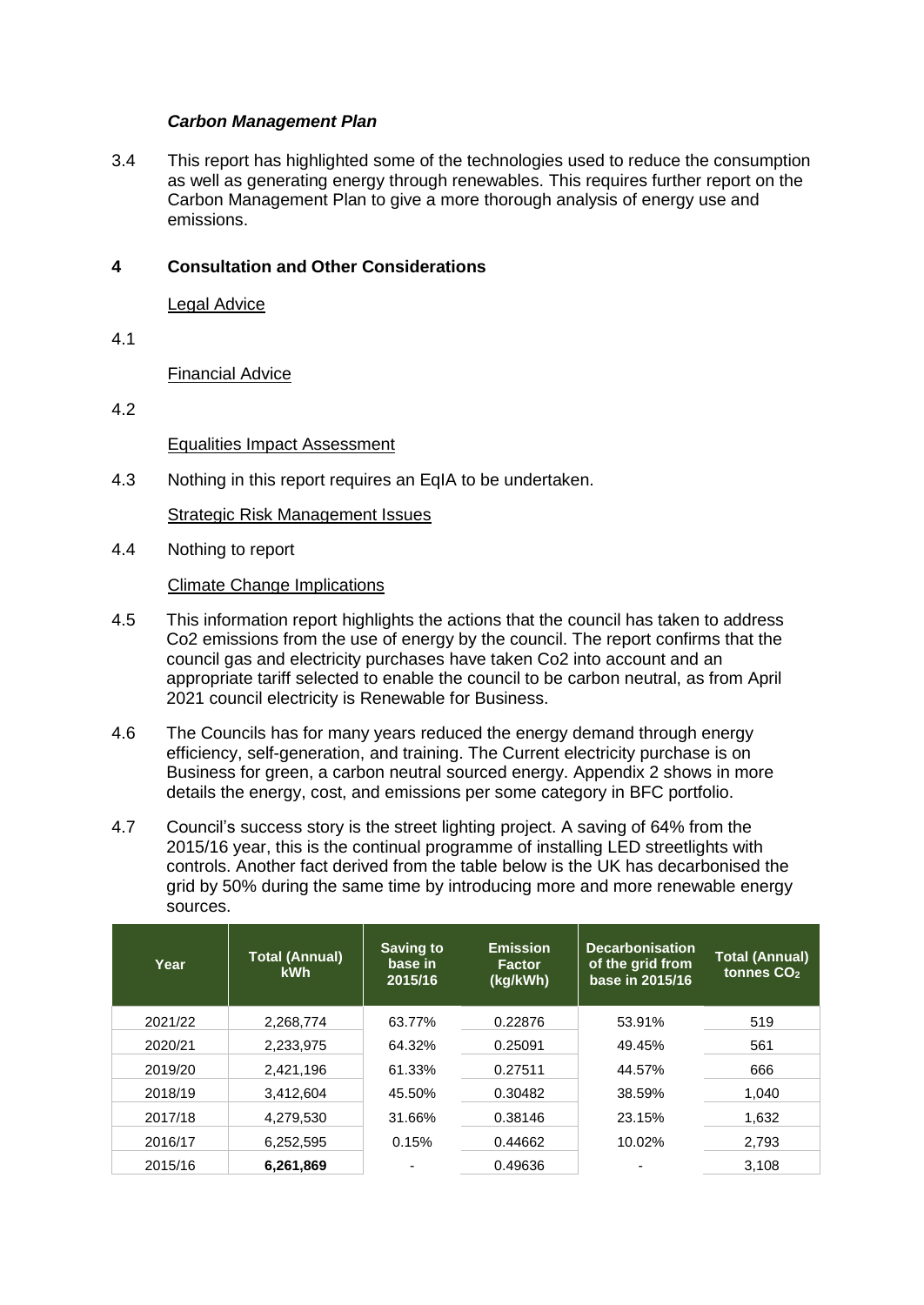Table 3. BFC Street Light carbon dioxide and kWh's reduction since 2015/16

4.8 The Council has also invested in Solar Photovoltaics/Thermal, Ground/Air Source Heat Pumps, Biomass boilers, Combined Heat and Power units, Voltage optimising, Variable speed drives, Controls, and Insulation to reduce the impact of climate change.

Background Papers

None

Contact for further information

Hash Patel - Energy & Services Manager- 01344 355195 [Hash.patel@bracknell-forest.gov.uk](mailto:Hash.patel@bracknell-forest.gov.uk)

Kamay Toor, Assistant Director Property – 01344 355183 [Kamay.toor@bracknell-forest.gov.uk](mailto:Kamay.toor@bracknell-forest.gov.uk)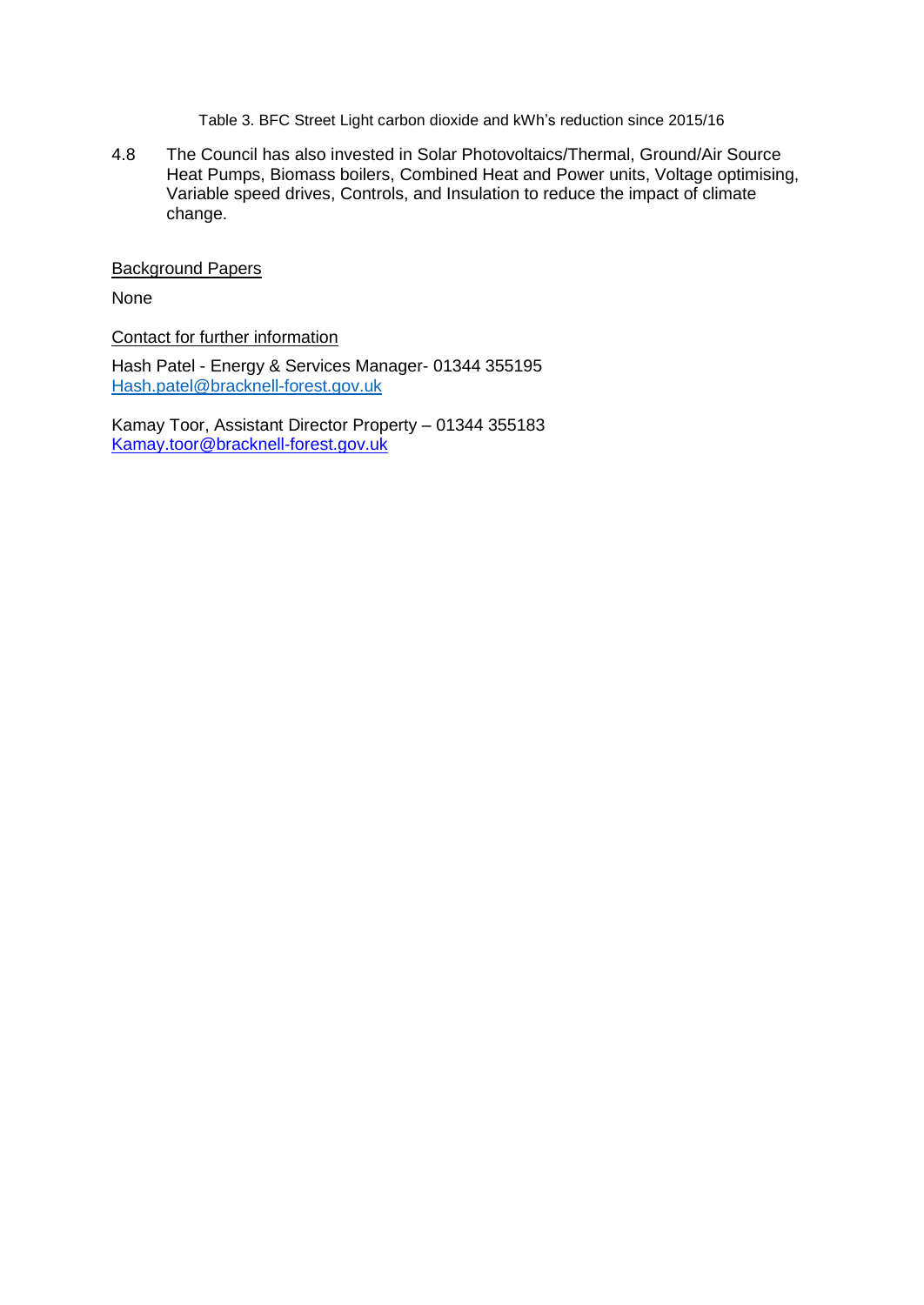# **Appendix 1**

# **Non Energy Charges**

| Item         |                                                            | <b>What it Covers</b>                                                                                                                                                                                                                                                                                                                                                                                                                                                                                                                                                                                                                                                                                     | <b>Impact on Bills</b>                                                                                                                                                                                                              |
|--------------|------------------------------------------------------------|-----------------------------------------------------------------------------------------------------------------------------------------------------------------------------------------------------------------------------------------------------------------------------------------------------------------------------------------------------------------------------------------------------------------------------------------------------------------------------------------------------------------------------------------------------------------------------------------------------------------------------------------------------------------------------------------------------------|-------------------------------------------------------------------------------------------------------------------------------------------------------------------------------------------------------------------------------------|
| <b>CMSC</b>  | <b>CAPACITY MARKET</b><br><b>SUPPLIER CHARGE</b><br>(CMSC) | The Capacity Market forms a part of<br>the Government's Electricity Market<br>Reform initiative. It acts as a<br>mechanism designed to: • ensure<br>sufficient reliable capacity is always<br>available by providing payments to<br>generators which seek to encourage<br>investment in new capacity or for<br>existing capacity to remain open • to<br>support the development of more<br>active demand management in the<br>electricity market.                                                                                                                                                                                                                                                         | It is charged on consumption during<br>'periods of high demand', defined as<br>between 4pm and 7pm workdays from the<br>start of November to the end of February<br>for the relevant capacity year.                                 |
| <b>CfD</b>   | <b>CONTRACTS FOR</b><br><b>DIFFERENCE</b>                  | CfD is a financial obligation on<br>Suppliers to support low carbon<br>electricity generators. The degree of<br>support they must provide is<br>determined by CfD contracts offered<br>to generators by Government and by<br>the volume of electricity those<br>generators generate. The monies<br>collected from the CfD charge on<br>energy users are ultimately<br>distributed to low carbon electricity<br>projects with generating capacities of<br>5 MW and upwards. Eventually the<br>CfD scheme will replace the RO<br>scheme, but the two are going to<br>operate in parallel for an extended<br>time. Generation capacity may only<br>be supported under the RO or the<br>CfD scheme, not both. | This is a new cost that is expected to<br>grow.                                                                                                                                                                                     |
| <b>RO</b>    | <b>RENEWABLES</b><br><b>OBLIGATION</b>                     | The RO is a financial obligation on<br>Suppliers to support renewable<br>electricity generators. The degree of<br>support they must provide is set out<br>by the government each year. The<br>monies collected from the RO charge<br>on energy users are ultimately<br>distributed to large-scale renewable<br>electricity projects and also certain<br>small-scale projects. The RO scheme<br>is due to close to new generators as<br>of April 2017, however it will continue<br>to provide support up until 2037 to<br>generators that have joined the<br>scheme. Generation capacity may<br>only be supported under the RO or<br>the CfD scheme, not both.                                             | This is currently one of the largest non-<br>energy costs.                                                                                                                                                                          |
| <b>TNUoS</b> | <b>TRANSMISSION</b><br>NETWORK USE OF<br><b>SYSTEM</b>     | TNUoS charges are levied by<br>transmission companies to carry<br>electricity from power stations through<br>overhead high voltage lines to the<br>local distribution networks. These<br>charges are used to fund the<br>maintenance and upgrading of the<br>transmission network. TNUoS<br>charges vary by region and are<br>controlled through price controls<br>administered by Ofgem.                                                                                                                                                                                                                                                                                                                 | TNUoS is the third largest non-energy<br>cost contributor of a business electricity<br>bill. Demand users of the transmission<br>network pay the majority of share of<br>TNUoS costs that is required by<br>Transmission Operators. |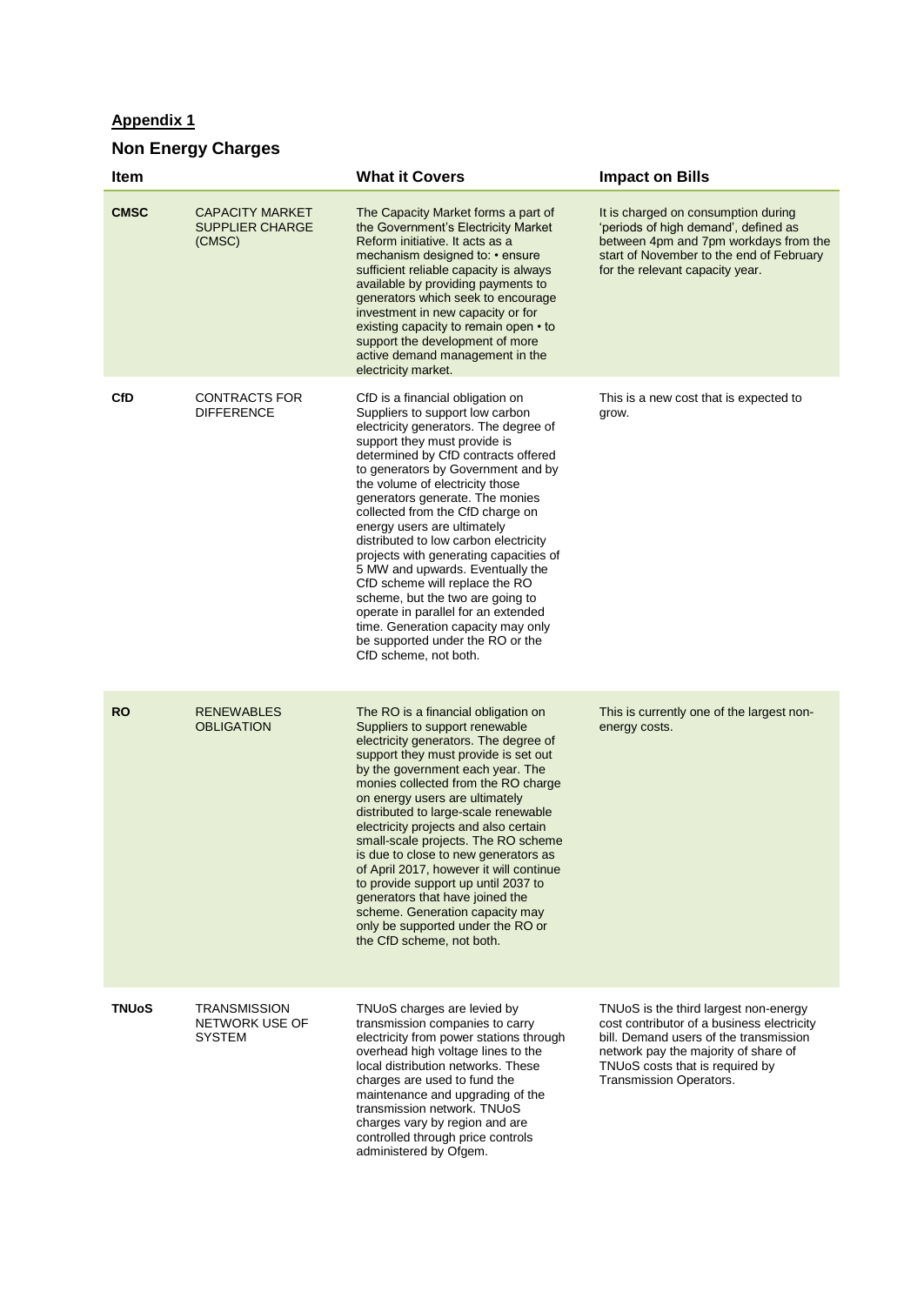| <b>DU<sub>o</sub>S</b> | <b>DISTRIBUTION USE OF</b><br><b>SYSTEM</b> | The cost of transporting electricity<br>from the transmission network<br>through the local area distribution<br>networks to business and domestic<br>properties                                                                                                                                                                                                                           | This is the largest non-energy cost.<br>Charges vary considerably by region. The<br>lowest are in London (around £10/MWh)<br>and the highest are in the Southwest<br>(around £35/MWh). |
|------------------------|---------------------------------------------|-------------------------------------------------------------------------------------------------------------------------------------------------------------------------------------------------------------------------------------------------------------------------------------------------------------------------------------------------------------------------------------------|----------------------------------------------------------------------------------------------------------------------------------------------------------------------------------------|
| <b>BSUoS</b>           | <b>BALANCING SERVICES</b><br>USE OF SYSTEM  | National Grid needs to balance the<br>electricity system every second of the<br>day, ensuring that total generation<br>output exactly matches the electricity<br>demand requirement, making sure<br>there is no surplus or deficits of<br>generation at any time. In order to do<br>this, National Grid pays generators<br>and/or business energy users to<br>increase or decrease power. | It should be noted that the cost is incurred<br>in each half hour, so the actual charge<br>depends on the actual within day<br>consumption.                                            |
| <b>FIT</b>             | <b>FEED-IN TARIFF</b>                       | The FIT is a charge on suppliers to<br>fund and promote the uptake of small-<br>scale renewable electricity generator<br>projects in the UK, such as solar<br>panels on people's houses.                                                                                                                                                                                                  | This scheme is typically one of the<br>smaller non-energy cost components of a<br>business electricity bill.                                                                           |